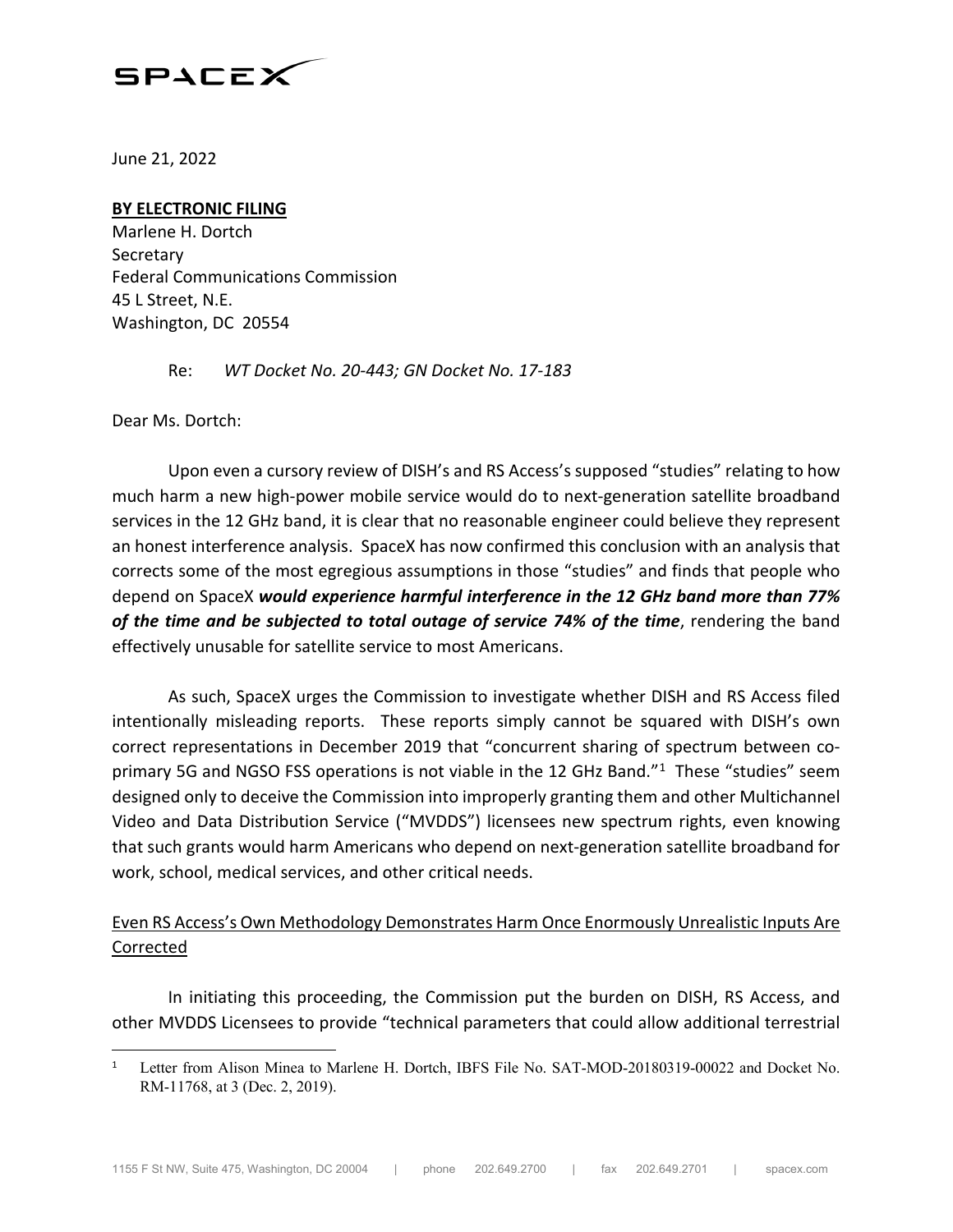Marlene H. Dortch June 21, 2022 Page 2 of 5

 $\overline{a}$ 

use of the band without causing harmful interference to incumbent operators."<sup>2</sup> In the 18 months since, the MVDDS Licensees have refused to provide such parameters. In contrast, the Commission put no such burden on providers of existing services in the band, instead recognizing the public benefits of those services. Nonetheless, SpaceX submits an extensive technical analysis showing that mobile services envisioned by DISH and RS Access would in fact cause massive disruptions to users of next-generation satellite services. Critically, SpaceX's new study uses the same Monte Carlo methodology RS Access used for its technical submissions over the past year, only with corrections to some of the most egregious assumptions used by RS Access, such as ignoring standard Commission build out requirements and using unrealistic placement of SpaceX customers. To be sure, SpaceX's assumptions are still overly-favorable to DISH and other MVDDS licensees. Yet even with these favorable assumptions, SpaceX customers could expect to experience harmful interference in the 12 GHz band the vast majority of the time, which would essentially preclude a consumer-oriented commercial satellite service in the band.

This analysis verifies what should be intuitive—that a high-power terrestrial network would blow out anyone using the high-sensitivity equipment satellite consumers must use to receive signals that comply with Commission and international power restrictions on satellite downlink transmissions. As a result, vastly fewer Americans could be connected using nextgeneration satellite services, and those that remain would experience degraded service and regular network outages. In other words, even a conservative analysis of a DISH and RS Access windfall shows that millions of Americans for whom next-generation satellite services offer the only option or the only competition will be denied service.

## Allowing DISH to Hoard More Spectrum and RS Access to Attempt Another Flip Would Be Contrary to Commission Goals to Connect Americans

To be clear, even aside from their meritless technical claims, neither DISH nor RS Access can make a case that remotely justifies Commission complicity in their attempted spectrum arbitrage. As has been widely documented, DISH has never lived up to its repeated promises to deploy a new terrestrial network using the exclusive licenses already stored up in its warehouses—the Commission simply cannot gift more spectrum to any operator with this track record of broken promises and stranded consumers. For over a decade, DISH has promised and failed to timely deploy a network using its licenses in 700 MHz, AWS-4, AWS H Block, AWS-3, and 600 MHz.<sup>[3](#page-1-1)</sup> DISH claims to have finally met an initial milestone requiring limited terrestrial

<span id="page-1-0"></span><sup>2</sup> *Expanding Flexible Use of the 12.2-12.7 GHz Band*, 36 FCC Rcd. 606, ¶ 22 (2021) ("*12 GHz NPRM*").

<span id="page-1-1"></span><sup>3</sup> *See* Comments of Space Exploration Holdings, LLC, WT Docket No. 20-443 and GN Docket NO. 17-183, at 13- 16 (May 7, 2021) ("SpaceX Comments") (documenting DISH's failure to develop spectrum assets).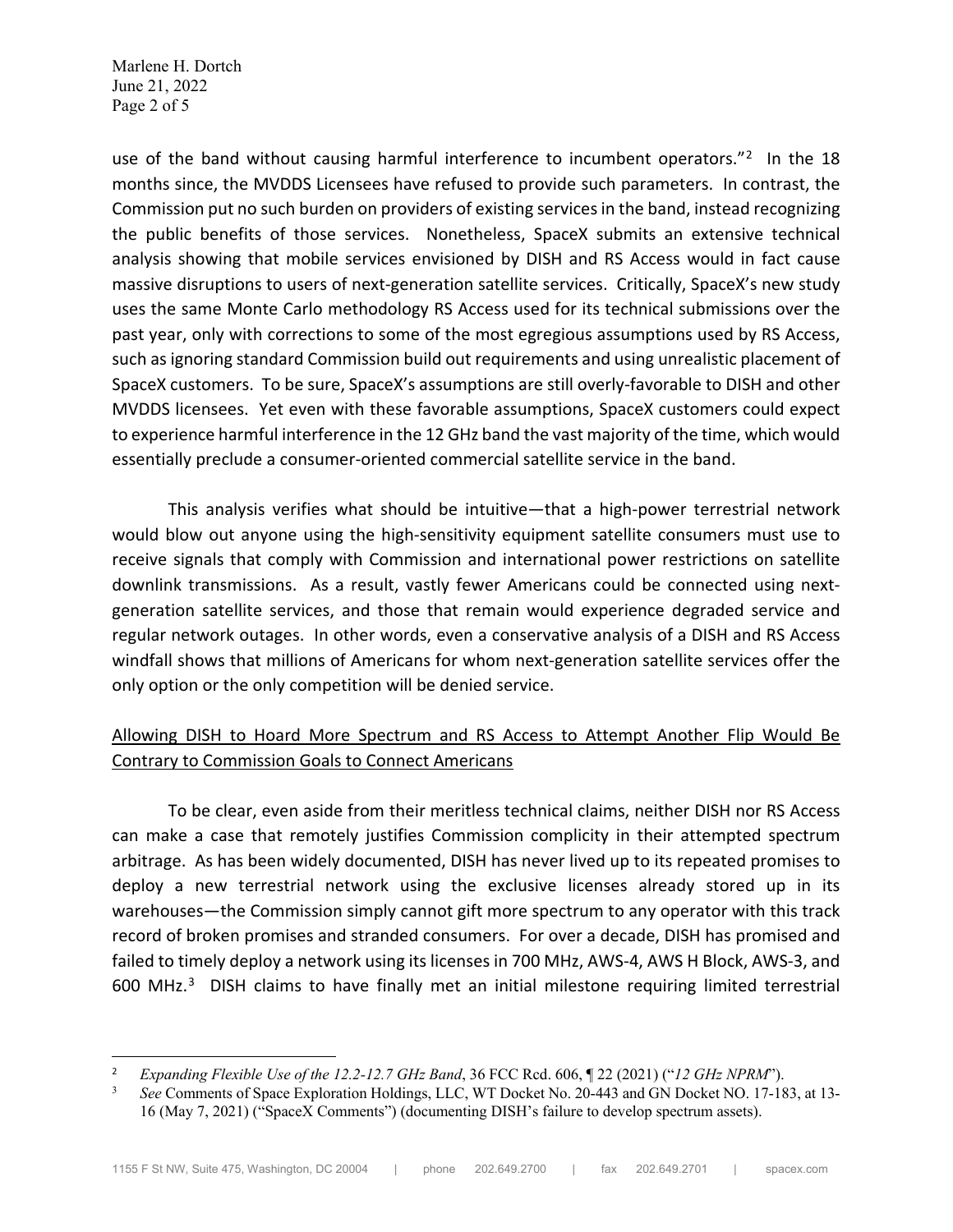Marlene H. Dortch June 21, 2022 Page 3 of 5

deployment, but has not yet submitted any information to corroborate that claim.<sup>[4](#page-2-0)</sup> Even in the 12 GHz band, DISH has never met its deployment requirements for MVDDS licenses, which invalidates any semblance of a claim to rights in the band.<sup>[5](#page-2-1)</sup> Instead, DISH makes the extraordinary argument that its disregard for Commission rules somehow justifies the gift of even more rights at the expense of American consumers. But SpaceX is not aware of a single case where a licensee's failure to meet its deployment requirements was rewarded with even more rights, especially when those rights would come at the expense of those who depend on access to the spectrum.

Likewise, RS Access is backed by a known spectrum flipper who made hundreds of millions of dollars selling low-power television stations in the incentive auction without adding new services for anyone.<sup>[6](#page-2-2)</sup> In fact, RS Access appears to be nothing but a shell company consisting of no employees other than a single lobbyist. The Commission cannot expect any new services resulting from providing mobile rights to a front for a speculator.

## Next-Generation Satellite Operators are Quickly Connecting Millions of Otherwise Unserved Americans in Every Corner of the Nation

In contrast to DISH and RS Access, next-generation satellite operators have spent billions of dollars actually deploying new services at an unprecedented pace, despite having no exclusive licenses. The 12 GHz band is now one of the most intensively used satellite bands, connecting thousands of satellites with millions of people who now can rely on high-speed broadband. These services have provided connections to those who need it most, including people on Tribal lands, people requiring telehealth, and students who need connections to close the homework gap.

# Giving DISH and RS Access New Rights Would Contravene the Commission's Requirement That Such Rights Cannot Cause Harmful Interference to Americans that Depend on Next-Generation Satellite Systems

The Commission recognized "the public interest benefits that could flow from investments made to provide satellite broadband services" when it unanimously concluded it would act *only* if it could do so "without causing harmful interference" to next-generation

<span id="page-2-0"></span> <sup>4</sup> *See, e.g.*, Alison Johnson, "Dish says it launched 5G service the day before it faces millions of dollars in fines," The Verge (June 14, 2022) ("It's still not entirely clear that DISH has met the requirements."), https://www.theverge.com/2022/6/14/23167922/dish-network-5g-oran-project-genesis-120-cities-launch.

<span id="page-2-1"></span><sup>5</sup> *See* Letter from David Goldman to Marlene H. Dortch, WT Docket No. 20-443 and GN Docket No. 17-183; ULS File No. 0008735875 (June 1, 2022) (discussing DISH's failure to meet MVDDS deployment requirements).

<span id="page-2-2"></span><sup>6</sup> *See* SpaceX Comments at 16-17.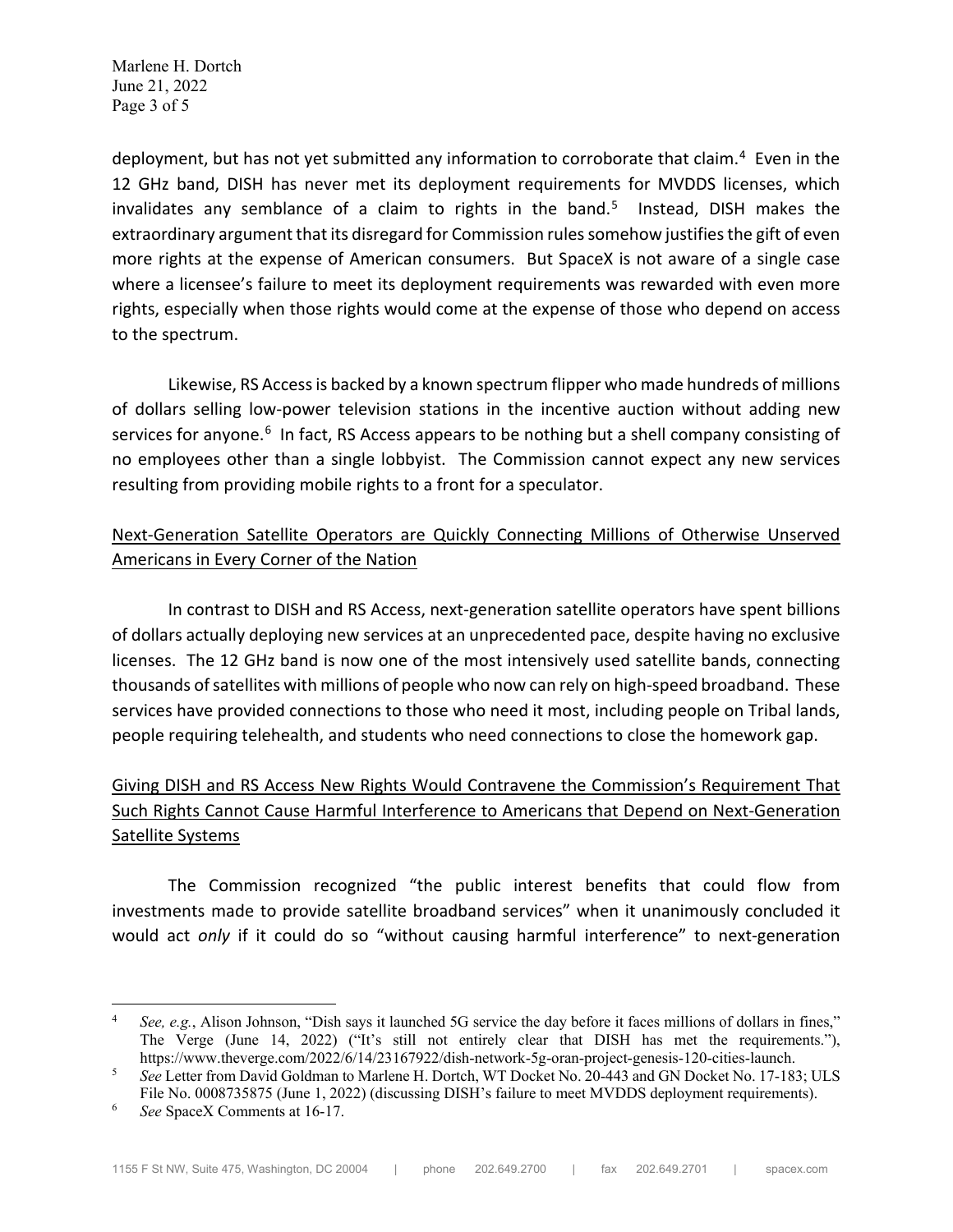Marlene H. Dortch June 21, 2022 Page 4 of 5

satellite systems.<sup>7</sup> Given the strong technical record when the Commission started this proceeding that an MVDDS windfall would harm consumers already using the band, the Commission reasonably asked for specific "comment on the technical parameters that could allow additional terrestrial use of the band without causing harmful interference to incumbent operators."[8](#page-3-1) In the year-and-a-half since then, DISH has outright refused to provide these technical parameters, making additional analysis by the Commission or stakeholders impossible.

Instead, DISH and RS Access have submitted "technical analyses" untethered from reality that have been eviscerated in the record by a litany of commenters. For example, the MVDDS submissions completely ignored the most serious constraint for satellite users of the band, which is that all satellite spectrum is shared among multiple users. In fact, SpaceX recently announced that it reached a coordination agreement with OneWeb, $9$  but historic accomplishments like this require the flexibility that comes only with full access to this shared band. But beyond inexplicably ignoring most operators in the band, RS Access went further by assuming in its analysis that it would offer service only in dense urban areas, while requiring satellite operators to essentially forgo these often unserved or underserved users and remain almost entirely in rural areas. Thus, even though RS Access's analysis concluded that "Starlink terminals within the 5G coverage area typically suffered an exceedance,"<sup>[10](#page-3-3)</sup> it was able to avoid finding interference by improperly assuming almost complete geographic separation of the two services. And, despite the many errors outlined in the record, RS Access has refused to correct its study without simultaneously bottom dealing by introducing even more egregious flaws.

But while DISH may never provide any proposed rules and RS Access may never honestly correct its false assumptions, SpaceX has been able to at least improve the submissions paid for by RS Access. Specifically, SpaceX fixed several of RS Access's faulty inputs, including incorrect antenna height, ignoring required protections for radio astronomy, ignoring deployment requirements, and overstating ground clutter while understating line-of-sight interference. But SpaceX still left in place several assumptions that are unrealistically favorable for DISH, including ignoring handsets and backhaul, the effects of spectrum splitting, and out of band emissions, while assuming unrealistic antenna performance. Yet, despite this litany of favorable assumptions that RS Access granted itself, a corrected version of its own Monte Carlo analysis still shows that a terrestrial mobile service would cause harmful interference to satellite users

<span id="page-3-0"></span> $^{7}$  *12 GHz NPRM*,  $\P$  2.

<span id="page-3-1"></span> $\frac{8}{9}$  *Id.* 122.

<span id="page-3-2"></span><sup>9</sup> *See* Letter from David Goldman and Kimberly M. Baum to Marlene H. Dortch, IBFS File Nos. SAT-LOA-20200526-00055, SAT-AMD-20210818-00105, SAT-MPL-20200526-00062, and SAT-APL-20210112-00007 (June 13, 2022).

<span id="page-3-3"></span><sup>&</sup>lt;sup>10</sup> Letter from V. Noah Campbell to Marlene H. Dortch, WT Docket No. 20-443, Attachment at 11 (June 1, 2022).